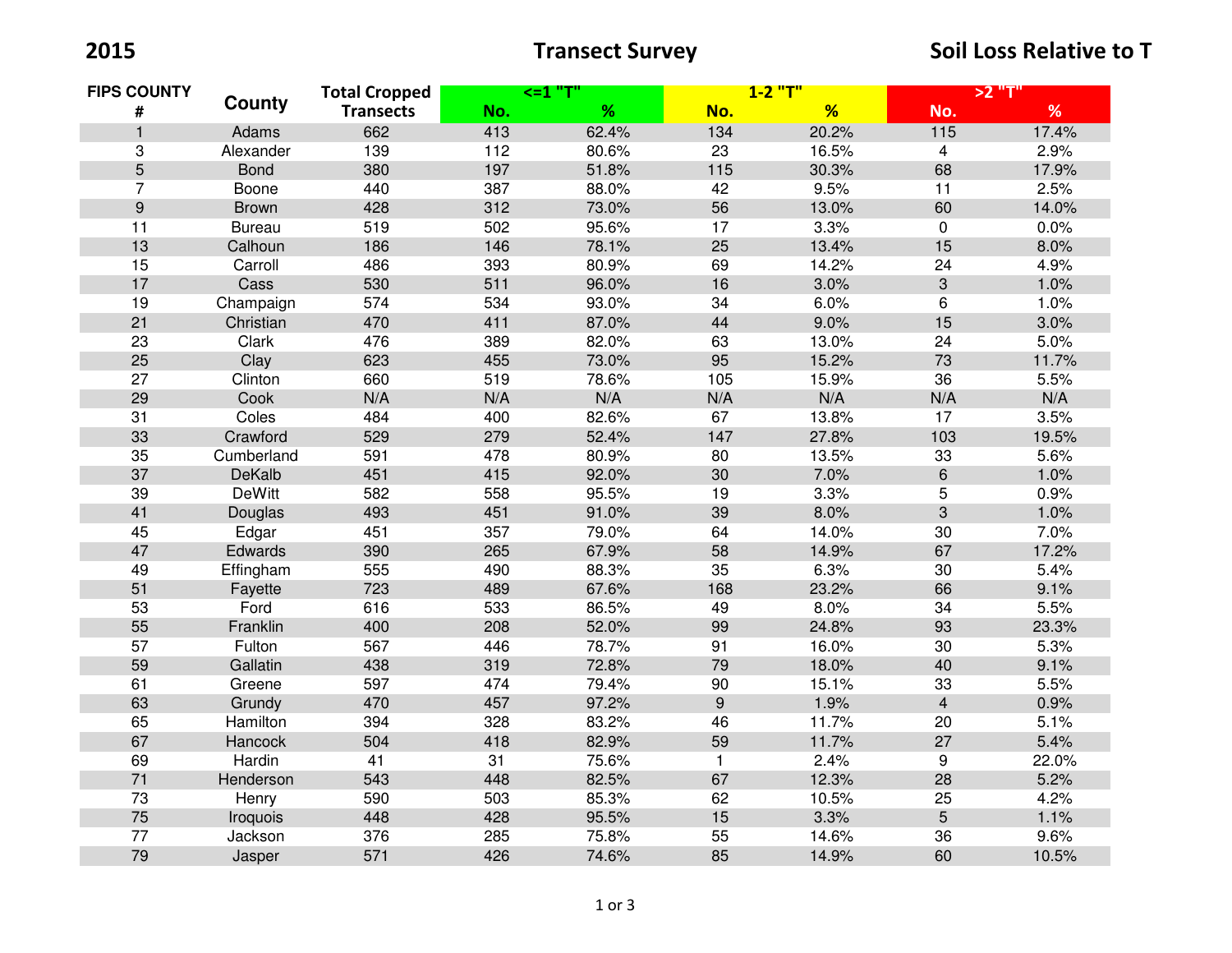2015 2015 **Transect Survey** Transect Survey Soil Loss Relative to T

| <b>FIPS COUNTY</b><br># | County           | <b>Total Cropped</b><br><b>Transects</b> | <=1 "T" |       | $1 - 2$ "T"    |       | >2 "T"              |       |
|-------------------------|------------------|------------------------------------------|---------|-------|----------------|-------|---------------------|-------|
|                         |                  |                                          | No.     | %     | No.            | %     | No.                 | %     |
| 81                      | Jefferson        | 432                                      | 162     | 37.3% | 81             | 18.8% | 189                 | 43.8% |
| 83                      | Jersey           | 420                                      | 302     | 71.9% | 86             | 20.5% | 32                  | 7.6%  |
| 85                      | <b>JoDaviess</b> | 379                                      | 323     | 84.7% | 44             | 11.6% | 12                  | 3.2%  |
| 87                      | Johnson          | 86                                       | 54      | 62.8% | 14             | 16.3% | 18                  | 20.9% |
| 89                      | Kane             | 284                                      | 270     | 95.1% | 14             | 4.9%  | $\mathsf{O}\xspace$ | 0.0%  |
| 91                      | Kankakee         | 468                                      | 460     | 98.3% | $\overline{4}$ | 90.0% | $\overline{4}$      | 0.0%  |
| 93                      | Kendall          | 469                                      | 457     | 97.4% | 10             | 2.1%  | $\overline{c}$      | 0.4%  |
| 95                      | Knox             | 373                                      | 352     | 94.4% | 15             | 4.0%  | $\,6\,$             | 1.6%  |
| 97                      | Lake             | N/A                                      | N/A     | N/A   | N/A            | N/A   | N/A                 | N/A   |
| 99                      | LaSalle          | 441                                      | 411     | 93.2% | 28             | 6.3%  | $\overline{2}$      | 0.5%  |
| 101                     | Lawrence         | 558                                      | 435     | 78.0% | 65             | 11.6% | 58                  | 10.4% |
| 103                     | Lee              | 517                                      | 510     | 98.6% | 5              | 1.0%  | $\overline{c}$      | 0.4%  |
| 105                     | Livingston       | 442                                      | 390     | 88.2% | 40             | 9.0%  | 12                  | 2.7%  |
| 107                     | Logan            | 533                                      | 505     | 94.7% | 26             | 4.9%  | $\overline{c}$      | 0.4%  |
| 109                     | McDonough        | 476                                      | 358     | 75.2% | 78             | 16.4% | 40                  | 8.4%  |
| $111$                   | McHenry          | 362                                      | 271     | 74.9% | 56             | 15.5% | 35                  | 9.7%  |
| 113                     | McLean           | 470                                      | 356     | 75.7% | 75             | 16.0% | 39                  | 8.3%  |
| 115                     | Macon            | 562                                      | 486     | 86.5% | 64             | 11.4% | 12                  | 2.1%  |
| 117                     | Macoupin         | 449                                      | 384     | 85.5% | 49             | 10.9% | 16                  | 3.6%  |
| 119                     | Madison          | 340                                      | 215     | 59.1% | 60             | 16.8% | 65                  | 19.1% |
| 121                     | Marion           | 436                                      | 336     | 77.1% | 51             | 11.7% | 49                  | 11.2% |
| 123                     | Marshall         | 527                                      | 504     | 95.6% | 20             | 3.8%  | 3                   | 0.6%  |
| 125                     | Mason            | 571                                      | 514     | 89.8% | 41             | 7.2%  | 16                  | 2.8%  |
| 127                     | Massac           | 274                                      | 212     | 77.4% | 34             | 12.4% | 28                  | 10.2% |
| 129                     | Menard           | 454                                      | 408     | 89.9% | 42             | 9.3%  | $\overline{4}$      | 0.9%  |
| 131                     | Mercer           | 428                                      | 352     | 82.2% | 50             | 11.7% | 26                  | 6.1%  |
| 133                     | Monroe           | 328                                      | 201     | 61.3% | 56             | 17.1% | 71                  | 21.6% |
| 135                     | Montgomery       | 446                                      | 373     | 83.6% | 54             | 12.1% | 19                  | 4.3%  |
| 137                     | Morgan           | 746                                      | 625     | 83.5% | 83             | 11.1% | 38                  | 5.0%  |
| 139                     | Moultrie         | 489                                      | 458     | 93.7% | 16             | 3.3%  | 15                  | 3.1%  |
| 141                     | Ogle             | 547                                      | 482     | 88.1% | 52             | 9.5%  | 13                  | 2.4%  |
| 143                     | Peoria           | 521                                      | 490     | 94.0% | 24             | 4.6%  | $\overline{7}$      | 1.3%  |
| 145                     | Perry            | 453                                      | 236     | 52.1% | 111            | 24.5% | 106                 | 23.4% |
| 147                     | Piatt            | 621                                      | 538     | 86.6% | 72             | 11.6% | 11                  | 1.8%  |
| 149                     | Pike             | 432                                      | 359     | 83.1% | 51             | 11.8% | 22                  | 5.1%  |
| 151                     | Pope             | 136                                      | 94      | 69.1% | 14             | 10.3% | 28                  | 20.6% |
| 153                     | Pulaski          | 177                                      | 79      | 44.6% | 35             | 19.8% | 63                  | 35.6% |
| 155                     | Putnam           | 228                                      | 211     | 92.5% | 15             | 6.6%  | $\overline{2}$      | 0.9%  |
| 157                     | Randolph         | 570                                      | 346     | 60.7% | 96             | 16.8% | 128                 | 22.5% |